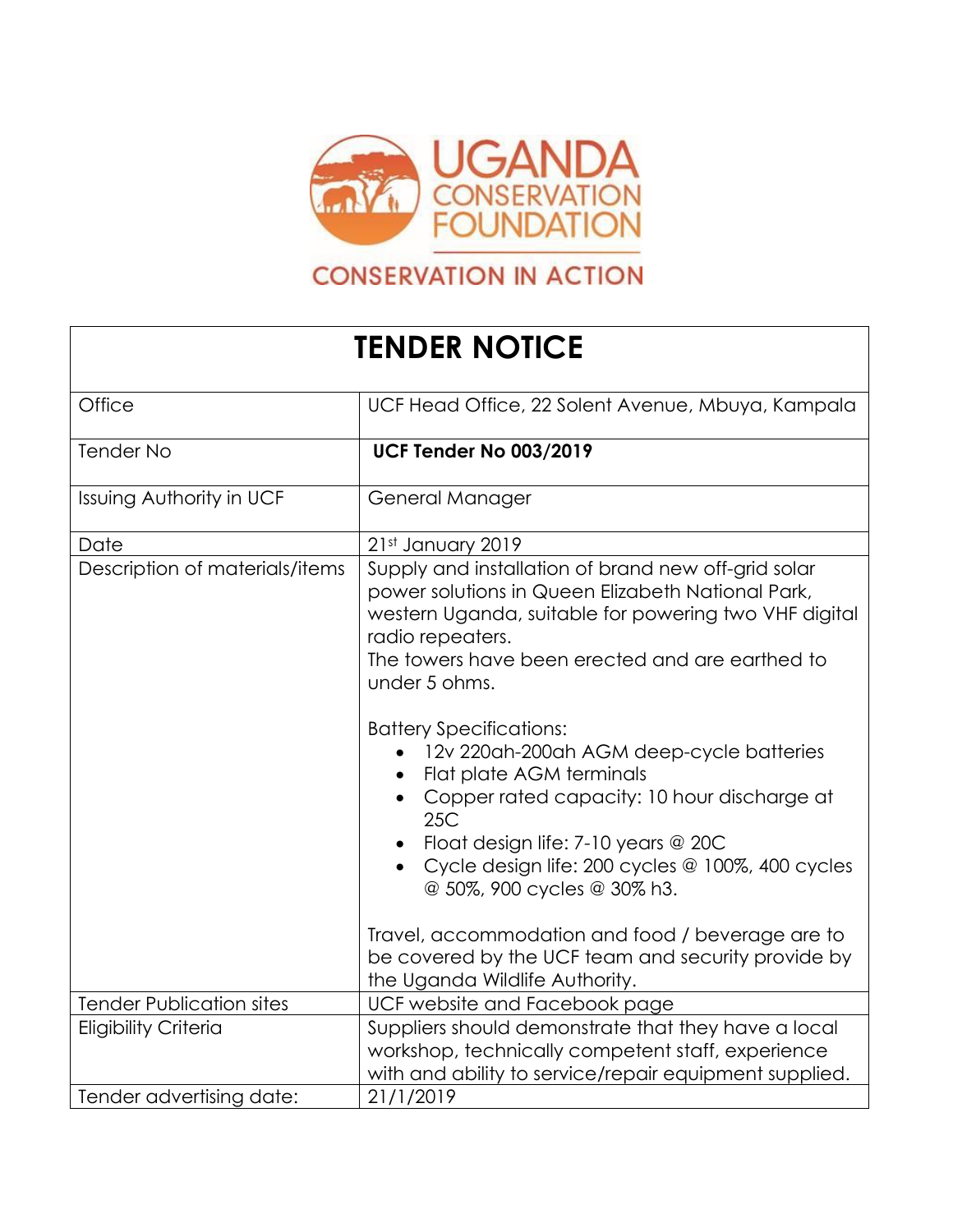| Last Date for Bid submission:      | 11/2/2019 at 5pm                                                                                                                                                                                                                                                                                                                                                                               |
|------------------------------------|------------------------------------------------------------------------------------------------------------------------------------------------------------------------------------------------------------------------------------------------------------------------------------------------------------------------------------------------------------------------------------------------|
| <b>Bid Opening and evaluation</b>  | 11/2/2019. Evaluation will be done immediately and                                                                                                                                                                                                                                                                                                                                             |
|                                    | the winning bidder advised the next day.                                                                                                                                                                                                                                                                                                                                                       |
|                                    | Unsuccessful bidders will be advised. Envelopes will                                                                                                                                                                                                                                                                                                                                           |
|                                    | be opened in the presence of at least three UCF                                                                                                                                                                                                                                                                                                                                                |
|                                    | staff.                                                                                                                                                                                                                                                                                                                                                                                         |
| <b>Tender Document Cost:</b>       | Free                                                                                                                                                                                                                                                                                                                                                                                           |
| Payment currency and<br>mode:      | Uganda Shillings, United States Dollars or other freely<br>convertible currency by TT or other suitable electronic<br>means. Bids should include full supply company<br>physical address information and its bank and<br>account details.                                                                                                                                                      |
| <b>Bid submission instructions</b> | Bids must be delivered by hand to the company<br>Head Office as detailed above in a sealed envelope<br>addressed to the Projects Co-ordination manager<br>and titled "Bid for solar power for two repeaters in<br>QEPA".                                                                                                                                                                       |
| Support data                       | Bids should include a product brochure from the<br>manufacturer with technical specifications clearly<br>shown.                                                                                                                                                                                                                                                                                |
| Delivery of goods                  | Cleared, duty paid and delivered to the UCF offices<br>Kampala, Uganda by 11 <sup>th</sup> Feb 2019 (ready for digital<br>radio installation in late march, 2019)                                                                                                                                                                                                                              |
| Payment terms                      | 60% on timely delivery of goods to Kampala. 40% on<br>commissioning in QEPA<br>Late deliveries may be subject to a reasonable                                                                                                                                                                                                                                                                  |
| Tender detailed background         | penalty.<br>Uganda Conservation Foundation Ltd has received                                                                                                                                                                                                                                                                                                                                    |
| information                        | funding from CITES MIKES to support the Recovery of<br>Queen Elizabeth National Park Project in Uganda. This<br>project aims to support Uganda Wildlife Authority to<br>develop their human and equipment capacity to<br>enforce law and order in this protected area. The<br>installation of solar power for digital radios is part of a<br>larger programme across the whole protected area. |
| Solar Power type                   | Total demand for the repeaters: Watt hrs per day =<br>3590                                                                                                                                                                                                                                                                                                                                     |
| Country of Origin                  | Only mainstream, recognized global manufacturers<br>products will be acceptable.                                                                                                                                                                                                                                                                                                               |
| Presence in Uganda                 | Suppliers should demonstrate that they have a local<br>workshop, technically competent staff, experience<br>with and ability to service/repair.                                                                                                                                                                                                                                                |
| Additional technical               | Any additional information that may be of interest or                                                                                                                                                                                                                                                                                                                                          |